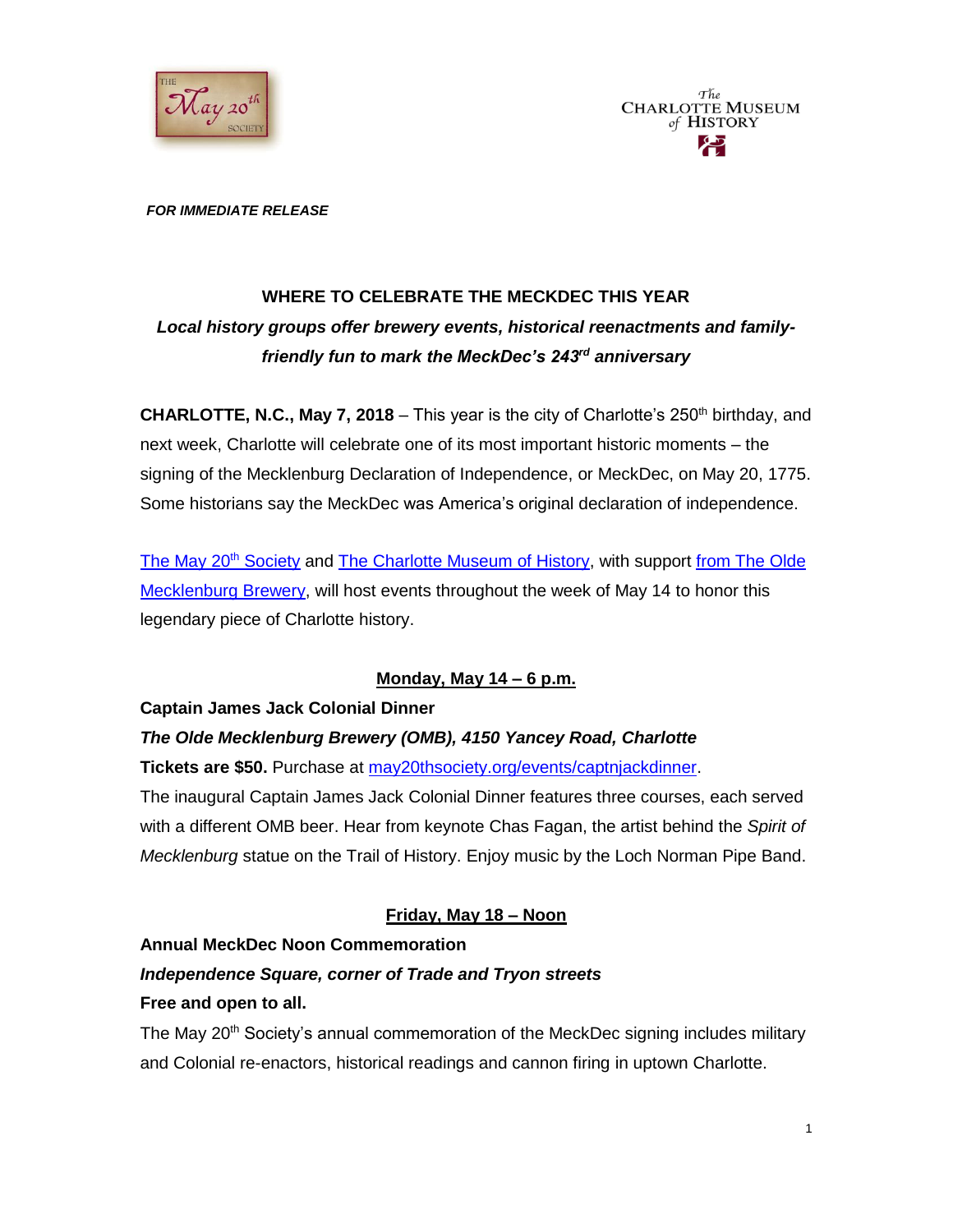



### **Saturday, May 19 – 11-5 p.m.**

### **MeckDec Day Celebration**

# *The Charlotte Museum of History, 3500 Shamrock Dr., Charlotte* **\$10 for adults and \$8 for children; free for museum members.** Register at [charlottemuseum.org/events.](http://charlottemuseum.org/tc-events/)

Join The Charlotte Museum of History to celebrate the legendary MeckDec.

- Tour Mecklenburg County's oldest home site, which was standing when the MeckDec was written and where one of its signers lived.
- Experience readings of the MeckDec, a reenactment of the signing, artillery demonstrations and more at a Colonial military encampment provided by local reenactment groups including the Mecklenburg Militia, Kingsbury's NC Artillery Company and Locke's Dismounted Militia.
- Try your hand at quill pen-and-ink writing with History's Kids, and embrace Charlotte's independent spirit by signing your own declaration at the American Freedom Bell.
- Elearn about 18<sup>th</sup> century tavern foods with cooking demos in the historic kitchen.
- Enjoy old-time fiddle music by Scott Stegall and Zach Mahoney (from 2-4 p.m.)
- Visit "Captain Jack's Tavern" in the barn for a Colonial beer brewing tutorial by Carolina BrewMasters (2-5 p.m.), and grab a brew from Bold Missy Brewery.

# **Sunday, May 20 – 11 a.m.-close**

### **MeckDec Day at OMB**

### *The Olde Mecklenburg Brewery, 4150 Yancey Road, Charlotte*

Enjoy a pint of Captain Jack pilsner, watch a movie about the Mecklenburg Declaration of Independence and browse merchandise from your Charlotte Independence soccer club. Get your photo taken with Captain Jack!

# **Sunday, May 20 – 2 p.m.**

**Captain Jack Historical Bike Ride** *Starts at The Olde Mecklenburg Brewery, 4150 Yancey Road, Charlotte* **Free and open to all.**